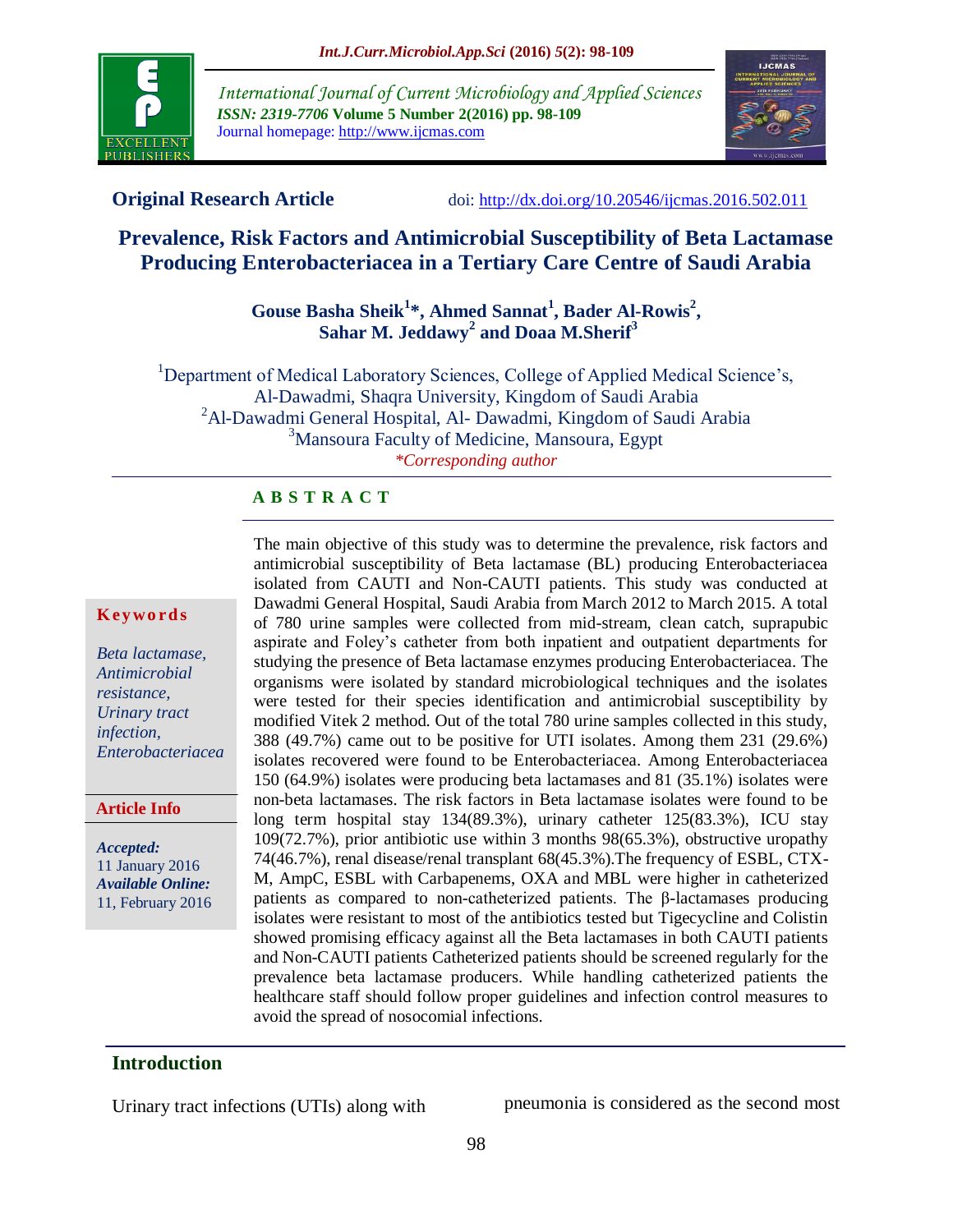common type of healthcare-associated infection, secondly to Urinary system infections(USI) which accounts for more than 15% of infections as reported by acute care hospitals(Magill *et al.*, 2012). Among *Enterobacteriaceae* particularly *Escherichia coli and Klebsiella pneumoniae* are considered as the major causes of UTI in both inpatients and outpatients (Sharma *et al.,* 2012). Since the aetiology of UTI and the antibiotic susceptibility pattern of urinary pathogens have been changing over the past years, current knowledge on the burden and antimicrobial susceptibility pattern is essential for appropriate therapy. Gram negative bacteria has more than 1000 Beta lactamase(BL) producers which include Extended spectrum Beta lactamases (ESBLs), AmpC -lactamases (AmpC), *Klebsiella pneumoniae* carbapenemases (KPC), and the metallo - lactamases (MBLs) which are multidrug resistant bacteria. (Bush, 2011) They may also produce multiple Beta Lactamases such as combinations of ESBLs and carbapenemases, ESBLs and AmpC etc., The most common pathogens involved in producing beta lactamases are *Escherichia coli* and *Klebsiella pneumoniae* which produce the enzymes Extended Spectrum β-Lactamases (ESBLs). Catheter-associated urinary tract infections (CAUTI) accounts for 30% to 40% among all the nosocomial infections (Conway *et al.*, 2012). CAUTI occur in patients having urinary tract infections on the third day after insertion of catheter. In long term catheter use, the risk of antibiotic resistant pathogens further increases due to the formation of bio-film along the catheter. (Conway *et al.*, 2012). The risk of infection in patients catheterized for more than 7 days is 25% and increases to 100% after 30 days (Jaggi *et al*, 2012). The colonization of bacteria the drainage bags of catheterized patients is found to be main source of outbreaks of resistant bacteria in

99

acute care facilities (Hooton *et al.*, 2009, Lo *et al.*, 2014). The main objective of this study was to study was to determine the prevalence and antimicrobial susceptibility of Beta lactamase (BL) producing Enterobacteriacea isolated from CAUTI and Non-CAUTI patients in Al-Dawadmi General Hospital, Saudi Arabia This study is important for clinicians in order to facilitate the effective treatment and management of patient with symptoms of urinary tract infections.

## **Materials and Methods**

This retrospective study was conducted at the Department of Medical Microbiology, Al-Dawadmi General Hospital, Al-Dawadmi Governorate, Kingdom of Saudi Arabia, KSA, a tertiary care 250 bed capacity hospital, with a CBAHI (Central Board for Accreditation of Health Institutes) accredited Lab, from March 2012 till March 2015. A total of 780 urine samples were collected from patient with symptoms suggestive UTI from both in and out patients using systematic random sampling technique. Socio-demographic characteristics such as gender and age were gathered from eligible patients. Clinical features such as history of hospitalization, ICU admission, prior antibiotic use within 3 months, long term hospital stay, presence of urinary catheter and chronic diseases were also collected. Urinary samples included mid-stream clean catch urine and urine obtained from Foley's catheter from both in and out patients. Urine samples were cultured using a 1μm calibrated loop onto CLED agar and blood agar (Media, Ministry of Health), incubated at 37°C for 18-24 hours and the number of colonies was counted. The specimen yielding more than or equal to  $10^5$  CFU/ml of urine was interpreted as significant, except for samples from elderly women and men. Colony count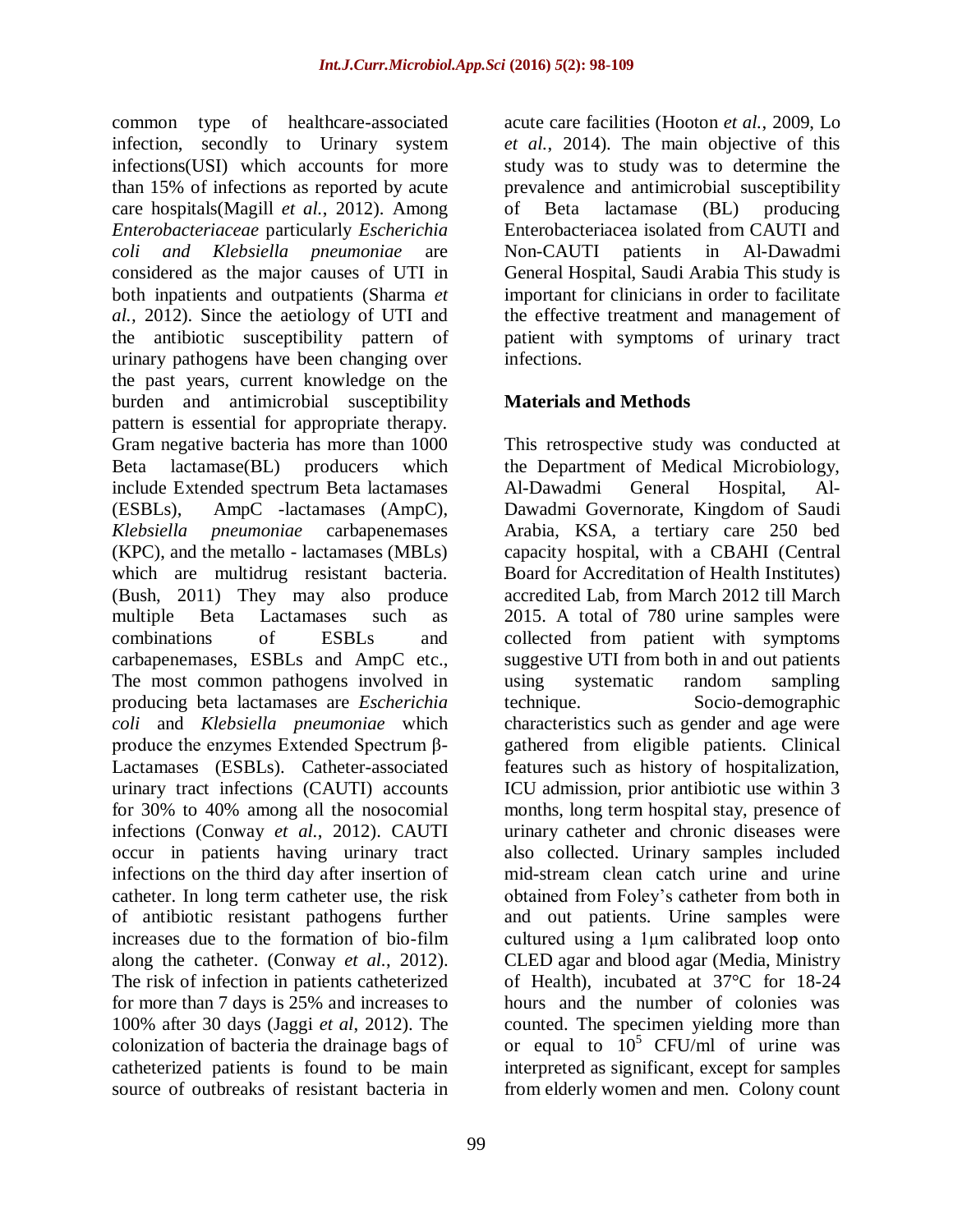of  $10^4$  and  $10^3$  CFU/ml of urine respectively was interpreted as significant. Plates with more than 3 different types of organisms were considered mixed insignificant growth, all the plates were inspected for growth and the isolates were identified by observing colony morphology, Gram-stain characteristics and relevant biochemical tests by Vitek 2 system for microbial identification and sensitivity Instrument. The isolates were tested for their antimicrobial susceptibility using AST N-291 and N-232. Reference strains included in the study were as follows: ESBL positive *Klebsiella pneumoniae* ATCC 700603, ESBL negative *Escherichia coli* ATCC 25922. The results were interpreted according to the guidelines of Clinical and Laboratory Standards Institute (CLSI, 2012).

## **Statistical Analysis**

Statistical analyses were performed using the SPSS, Version 20. Chi-square test was used to compare categorical variables were ever applicable. A p-value less than 0.05 were considered significant.

## **Results and Discussion**

Out of the total 780 urine samples collected in this study, 388 (49.7%) came out to be positive for UTI isolates. Among them 231 (29.6%) isolates recovered were found to be Enterobacteriacea. Among Enterobacteriaceae 150 (64.9%) isolates were producing beta lactamases and 81 (35.1%) isolates were non-beta lactamases. The overall prevalence of beta lactamases producing Enterobacteriacea in males was 36(24%) which are found to be less than the females 114(76%) which was statistically significant (p<0.05). Among inpatients the majority of beta lactamases producing Enterobacteriacea are from patients in Intensive care unit 30(30.3%) followed by Medical ward

26(26.3%) Surgical ward 23(23.2%), Paediatric ward 11(11.1%) and the least were from Obstetrics and gynaecology 9(9.1%) which was statistically significant (p<0.05). Most of beta lactamases producing Enterobacteriacea infected patients belonged to the  $31-45$  years age group  $46(30.7%)$ followed by  $> 62$ years 39(26%) and 16 - 30 years 32(21.3%) respectively which was statistically significant (p<0.05). Similarly the percentage of beta lactamases producing Enterobacteriacea in outpatients was 51(34%) which are less than the inpatients 99(66%) which was statistically significant (p<0.05). The percentage of beta lactamases (BL) producers is more 90(60%) in catheter associated UTI patients (CAUTI) when compared to non-catheter associated UTI patients (Non-CAUTI) which was only 60(40%) which was statistically significant (p<0.05). The results were shown in Table 1.

*Escherichia coli* was the most predominant one having 66(44%) isolates of beta lactamases producing Enterobacteriacea followed by *Klebsiella spp* 46(30.7%), *Enterobacter species* 15(10%), *Proteus mirabilis* 10(6.7%), Acinetobacter *species* 7(4.7%), *Serratia species* 4(2.7%) and *Citrobacter species* 2(1.3%). Among 90 BL isolates from CAUTI patients, 56(62.2%) were ESBL, 5(5.6%) were CTX-M, 11(12.2%) were AmpC, 11(12.2%) were ESBL with Carbapenems, 3(3.3%) were OXA and 4(4.4%) were MBL producing isolates as shown in Figure.1. Among 60 BL isolates from Non - CAUTI patients, 29(48%) were ESBL, 4(2.7%) were CTX-M, 9(6%) were AmpC, 13(8.7%) were ESBL with Carbapenems, 2(1.3%) were OXA, 3(2%) were MBL producing isolates as shown in Figure.2. The results showed that the BL isolates in catheter associated UTI patients (CAUTI) were more 90(60%) when compared to non-catheter associated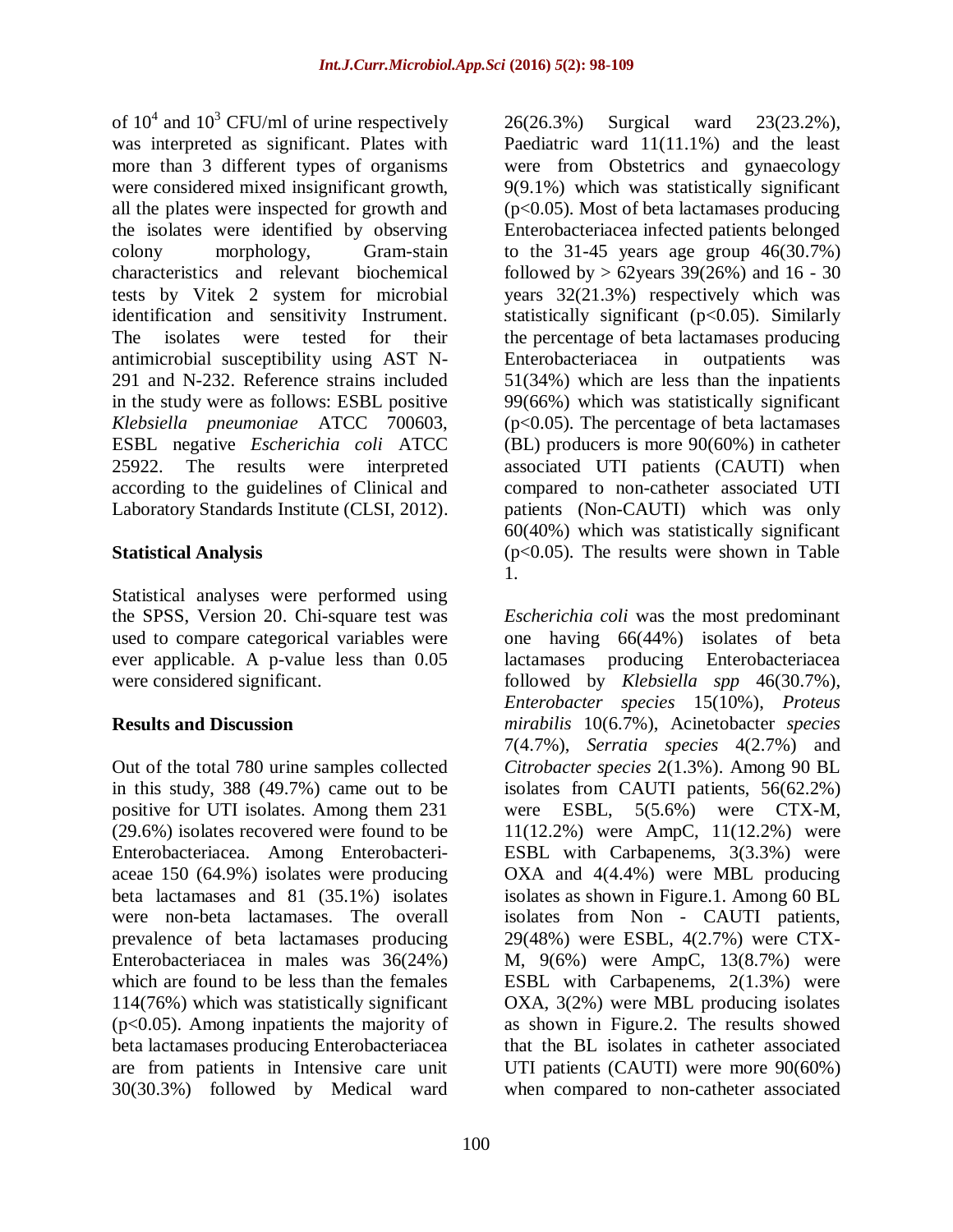UTI patients (Non-CAUTI) which was only 60(40%) as shown in Table 2. Risk factors associated with BL UTI were analyzed by comparing patients with non-BL UTIs. The risk factors in Beta lactamase isolates were found to be long term hospital stay 134(89.3%), urinary catheter 125(83.3%), ICU stay 109(72.7%), prior antibiotic use within 3 months 98(65.3%), obstructive uropathy 74(46.7%), renal disease/renal transplant 68(45.3%).The risk factors in non-BL UTI is less when comparing to BL UTI as shown in the Table 3.

Rates of antibiotic resistance for beta lactamases producing Enterobacteriacea in CAUTI patients and Non-CAUTI patients are summarized in Table 4. Antibiotic resistance rates for CAUTI patients were greater than Non-CAUTI patients. ESBL isolates showed high rate of resistance to Ampicillin, Ceftazidime, Cifotaxime and Trimethoprim sulfamethoxazole in both CAUTI patients and Non-CAUTI patients. ESBL and CTX-M isolates showed high rate of resistance to Cefipime in addition to Ampicillin, Ceftazidime, Cifotaxime and Trimethoprim sulfamethoxazole in both CAUTI patients and Non-CAUTI patients. AmpC isolates showed high rate of resistance to even amoxicillin clavunalic acid, Cefoxitin in addition to Ampicillin, Ceftazidime, Cifotaxime and Trimethoprim sulfamethoxazole in both CAUTI patients and Non-CAUTI patients. ESBL and Carbapenem isolates showed high rate of resistance to Imipenem and Meropenem in addition to Ampicillin, Ceftazidime, Cifotaxime and Trimethoprim sulfamethoxazole in both CAUTI patients and Non-CAUTI patients. OXA isolates showed high rate of resistance to amoxicillin clavunalic acid, Imipenem and Meropenem, Amikacin, Gentamicin addition to Ampicillin, Ceftazidime, Cifotaxime and Trimethoprim sulfamethoxazole in both

CAUTI patients and Non-CAUTI patients. MBL isolates showed high rate of resistance to amoxicillin clavunalic acid, Imipenem and Meropenem Norfloxacin in addition to Ampicillin, Ceftazidime, Cifotaxime and Trimethoprim sulfamethoxazole in both CAUTI patients and Non-CAUTI patients.

The current study aimed to study prevalence of antibiotic resistance enzymes among Enterobacteriacea isolated from different cases of urinary tract infections in Al-Dawadmi General Hospital, Saudi Arabia and also to analyze the antimicrobial sensitivity pattern of those isolates against various types of antimicrobial agents used for treating urinary tract infections. Previous studies conducted on Beta Lactamase resistance of urinary tract infections in hospital and community patients not focused on CAUTI and non-CAUTI patients (Zilberberg *et al.*, 2013; Azap *et al.*, 2010; Calbo *et al.*, 2006). Since CAUTI patients have different antibiotic resistance patterns those of non-CAUTI patients study of prevalence rate, antimicrobial resistance pattern and risk factors for beta lactamase producers unique to this population is important for the development of effective preventive measures (Yamamichi *et al.*, 2012). In our study various β lactamases were found both in CAUTI and non-CAUTI patients but the number is more in CAUTI than the non-CAUTI patients. Previous studies showed that patients having chronic indwelling catheters acting as the most common site of isolation of resistant gram negative organisms (Arnaldo *et al.*, 2013, Mody *et al.*, 2007). Among the β lactamases ESBL production was found to be high (56.7%) in both CAUTI and Non-CAUTI which is higher than reports on ESBL production by Enterobacteriaceae from Saudi Arabia which reported (35.16%, 39.8%, 35%, 27.5%) by Loveena *et al* (2013); Bandekar *et al* (2011); Babay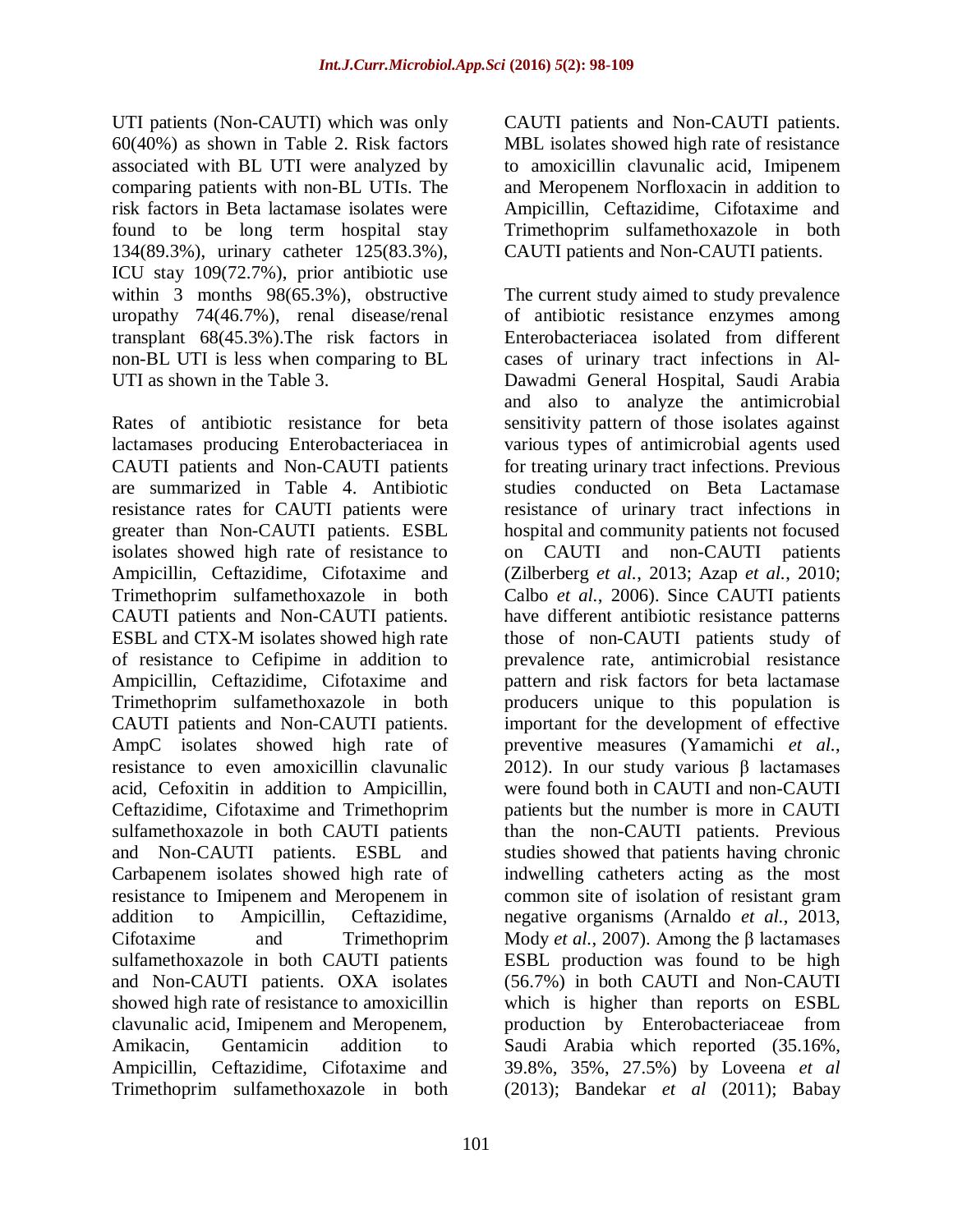(2002); Bilal and Gedebou, (2002). However higher rates of ESBL production were reported by Agamy *et al* (2009) (55%) from Saudi Arabia, and by Mathur *et al* (2002)(68%) from India. and Pakistan Shah *et al* (2002)(45%).

The overall prevalence of beta lactamases producing Enterobacteriacea in males was 36(24%) which are found to be less than the females 114(76%). In a study conducted by Shafkat qamar (2015) in Saudi Arabia showed that among BL isolates from Enterobacteriacea 135 (39%) were male and 210 (61%) were female patients. In our study, 66% of the BL producing *Enterobacteriacea* isolates are from inpatients which is differs from other studies that reported high prevalence of BL in outpatients (Hernandez *et al.*, 2003; Mendonca *et al.*, 2007). Among inpatients the majority of beta lactamases producing Enterobacteriacea are from patients in Intensive care unit 109(72.7%).This coincides with the study conducted by AbdulRahman *et al* (2004) who found that the majority of ESBL isolates were from patients under long term care followed by ICU (80.9%). In our study, Most of beta lactamases producing Enterobacteriacea infected belonged to the 31-45 years age group  $46(30.7%)$  followed by  $> 62$  years 39(26%) and 16 - 30 years 32(21.3%) respectively.Our study showed that *Escherichia coli* was significantly the most predominant one representating 66(44%) of isolates of beta lactamases producing Enterobacteriacea followed by *Klebsiella spp* 46(30.7%). This result coincides with the previous studies conducted by Karou *et al* (2009) and Moyo *et al* (2010).

Multi type β-lactamases producing isolates were also reported in our study. Among beta lactamases producing Enterobacteriacea 85(56.7%) were ESBL, 9(6%) were CTX-

M, 20(13.3%) were AmpC, 24(16%) were ESBL with Carbapenems, 5(3.3%) were OXA and 7(4.7%) were MBL producing isolates. In a similar study, Amreliwala *et al* (2015) reported that 52.5% of the isolates included in the study were ESBL producers, 25.25% were ESBL + AmpC co-producers and 22.25% were only AmpC producers. In a study conducted by Loveena *et al* (2013) of the 273 gram negative isolates, 96(35.16%) were ESBL producers, followed by 30(10.98%) metallo β-lactamase (MBL) producers and 15(5.4%) AmpC producers. In a study conducted by Khalid *et al* (2010) in Saudi Arabia indicate that 71% of ESBL isolates contain CTX-M genes. In our study antibiotic resistance rates for CAUTI patients were significantly greater than Non-CAUTI patients. Both BL and non-BL isolates were more resistant to antibiotics typically recommended for empirical initial therapy for UTI such as Ampicillin and Trimethoprim-sulphamethoxazole, whereas BL isolates were often resistant to antibiotics including Ceftazidime, Cifotaxime, Cefoxitin, Amoxicillin Clavunalic acid and Carbapenems in both CAUTI patients and Non-CAUTI patients.

In our study, ESBL isolates showed high rate of resistance to Ampicillin, Ceftazidime, Cifotaxime and Trimethoprim sulfamethoxazole in both CAUTI patients and Non-CAUTI patients. Susceptibility pattern of ESBL-producing isolates showed that these strains are not only resistant to beta-lactams but also to other classes of antibacterials including Gentamicin and Ciprofloxacin in both CAUTI patients and Non-CAUTI patients. The only beta-lactams which were active against the CTX-M, AmpC and the ESBL co-producers were the Carbapenems such as Imipenem and Meropenem in both CAUTI patients and Non-CAUTI patients.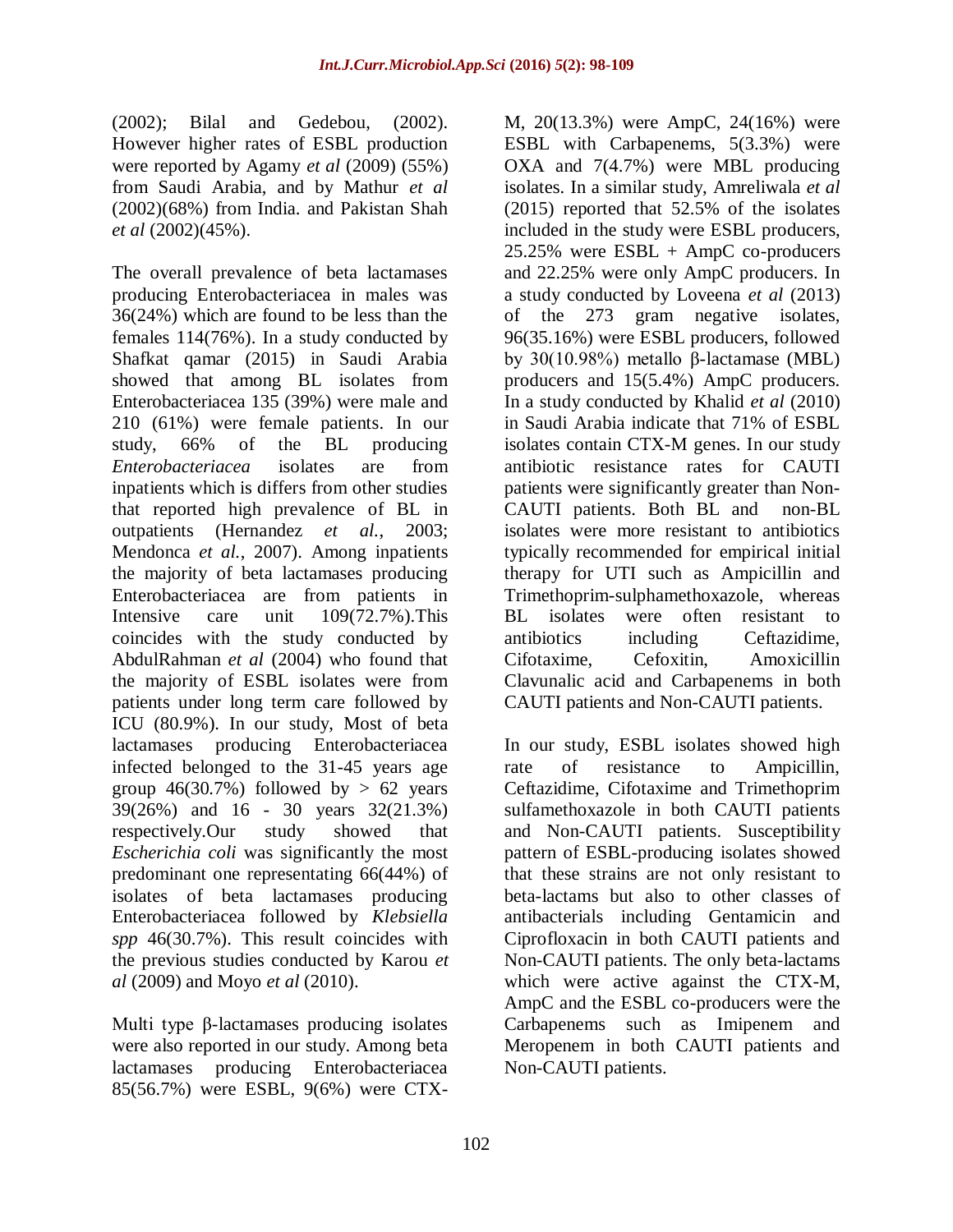| <b>Characteristics</b>    | <b>Total</b><br>Enterobacteriacea(N=231) | BL<br>$(N=150)$ | <b>P-value</b> |
|---------------------------|------------------------------------------|-----------------|----------------|
| <b>Male</b>               | $82(35.5\%)$                             | 36(24%)         |                |
| <b>Female</b>             | 149(64.5%)                               | 114(76%)        | < 0.05         |
| Age(Years)                | $21(9.1\%)$                              | 9(6%)           |                |
| $\leq$ 15                 |                                          |                 |                |
| $16 - 30$                 | 46(20%)                                  | 32(21.3%)       |                |
| $31 - 45$                 | 68(29.4%)                                | 46(30.7%)       | < 0.05         |
| $46 - 60$                 | 34(14.7%)                                | 24(16%)         |                |
| $\geq 61$                 | $62(26.8\%)$                             | 39(26%)         |                |
| <b>Outpatient</b>         | 87(37.7%)                                | 51(34%)         |                |
| Inpatient                 | 144(62.3%)                               | 99(66%)         | < 0.05         |
| Medical ward              | 43(43.8%)                                | 26(26.3%)       |                |
| Surgery ward              | 29(20.1%)                                | 23(23.2%)       |                |
| Pediatric ward            | 23(16%)                                  | $11(11.1\%)$    | < 0.05         |
| Intensive care unit       | $36(11.1\%)$                             | 30(30.3%)       |                |
| Obstetrics and gynecology | 13(9%)                                   | $9(9.1\%)$      |                |
| <b>CAUTI</b>              | 121(52.4%)                               | $90(60\%)$      |                |
| <b>NON-CAUTI</b>          | 110(47.6%)                               | 6040%)          | < 0.05         |

# **Table.1** Characteristics of UTI Patients Caused by BL Isolates at Al-Dawadmi General Hospital

**BL-Beta Lactamases producing isolates**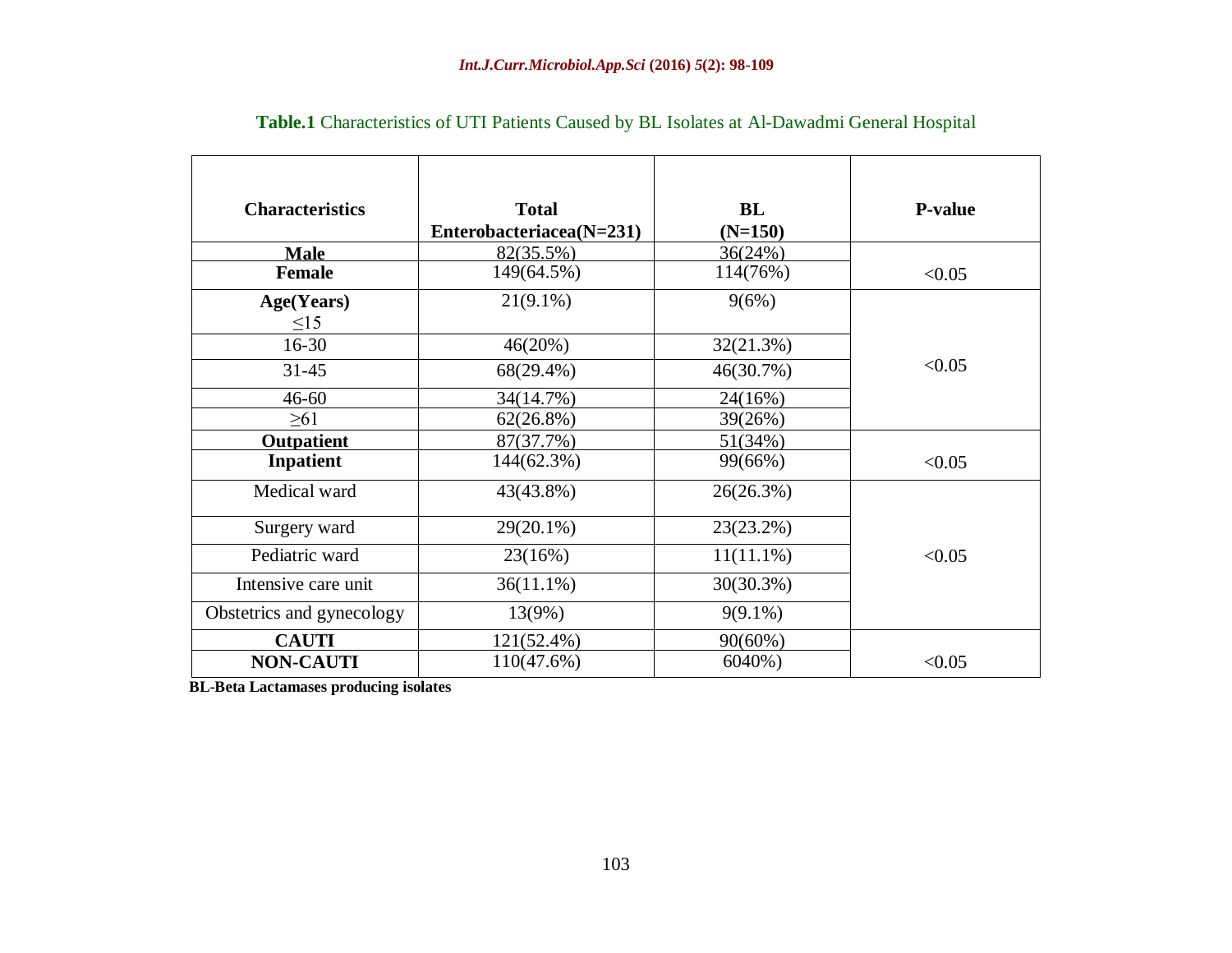| <b>Table.2</b> BL Isolates in CAUTI and Non-CAUTI Patients |  |  |  |  |  |
|------------------------------------------------------------|--|--|--|--|--|
|------------------------------------------------------------|--|--|--|--|--|

|                                                    | Number and % of BL isolates $(N = 150)$ |                           |                          |                          |                                                                  |                          |                          |                          |                          |                      |                          |                      |
|----------------------------------------------------|-----------------------------------------|---------------------------|--------------------------|--------------------------|------------------------------------------------------------------|--------------------------|--------------------------|--------------------------|--------------------------|----------------------|--------------------------|----------------------|
| Organism                                           |                                         | <b>ESBL</b><br>$(N = 85)$ | $ESBL +$<br>$(N = 09)$   | $CTX - M$                | AmpC<br>Carbapenems +<br>$(N = 20)$<br><b>ESBL</b><br>$(N = 24)$ |                          | <b>OXA</b><br>$(N = 05)$ |                          | <b>MBL</b><br>$(N = 07)$ |                      |                          |                      |
|                                                    | <b>CAUTI</b>                            | Non-<br><b>CAUTI</b>      | <b>CAUTI</b>             | Non-<br><b>CAUTI</b>     | <b>CAUTI</b>                                                     | Non-<br><b>CAUTI</b>     | <b>CAUTI</b>             | Non-<br><b>CAUTI</b>     | <b>CAUTI</b>             | Non-<br><b>CAUTI</b> | <b>CAUTI</b>             | Non-<br><b>CAUTI</b> |
| E. coli<br>$(N = 66)$                              | $\overline{25}$                         | $\overline{12}$           | $\overline{05}$          | $\overline{04}$          | $\overline{08}$                                                  | $\overline{07}$          | $\overline{03}$          | $\overline{02}$          | L.                       |                      | $\overline{\phantom{a}}$ |                      |
| Klebsiella<br>pneumonia<br>$(N = 46)$              | 22                                      | 13                        | $\blacksquare$           | $\blacksquare$           | $\overline{\phantom{a}}$                                         | $\omega$                 | $\overline{05}$          | 06                       | $\blacksquare$           | $\blacksquare$       | $\blacksquare$           |                      |
| <b>Enterobacter</b><br>species<br>$(N = 15)$       | $\overline{05}$                         | $\overline{03}$           | $\blacksquare$           | $\blacksquare$           | $\overline{03}$                                                  | $\omega$                 | $\overline{02}$          | $\overline{02}$          | $\overline{a}$           | $\blacksquare$       | $\blacksquare$           |                      |
| <b>Proteus</b><br>mirabilis<br>$(N = 10)$          | 04                                      | 01                        | $\overline{\phantom{a}}$ | $\sim$                   | $\overline{\phantom{a}}$                                         | $\overline{\phantom{a}}$ | 01                       | $\overline{03}$          | $\blacksquare$           | $\sim$               | $\sim$                   | 01                   |
| <b>Acinetobacter</b><br>species<br>$(N = 7)$       | $\overline{a}$                          | $\omega$                  | $\blacksquare$           | $\blacksquare$           | $\sim$                                                           | $\sim$                   | $\overline{a}$           | $\blacksquare$           | $\overline{03}$          | $\overline{02}$      | $\overline{01}$          | 01                   |
| <b>Citrobacter</b><br><b>Species</b><br>$(N = 02)$ |                                         |                           | $\overline{a}$           |                          |                                                                  | 02                       | $\overline{\phantom{a}}$ |                          |                          |                      | $\overline{a}$           |                      |
| Serratia species<br>$(N = 04)$                     | $\blacksquare$                          | $\blacksquare$            | $\overline{\phantom{a}}$ | $\overline{\phantom{a}}$ | $\sim$                                                           | $\blacksquare$           | $\blacksquare$           | $\overline{\phantom{a}}$ | $\blacksquare$           | $\blacksquare$       | $\overline{03}$          | $\overline{01}$      |
| <b>Total</b><br>$(N=231)$                          | $\overline{56}$                         | $\overline{29}$           | 05                       | 04                       | $\overline{11}$                                                  | $\overline{09}$          | 11                       | $\overline{13}$          | $\overline{03}$          | $\overline{02}$      | 04                       | $\overline{03}$      |

**CAUTI-Catheter Associated UTI; Non-CAUTI- Non-Catheter Associated UTI**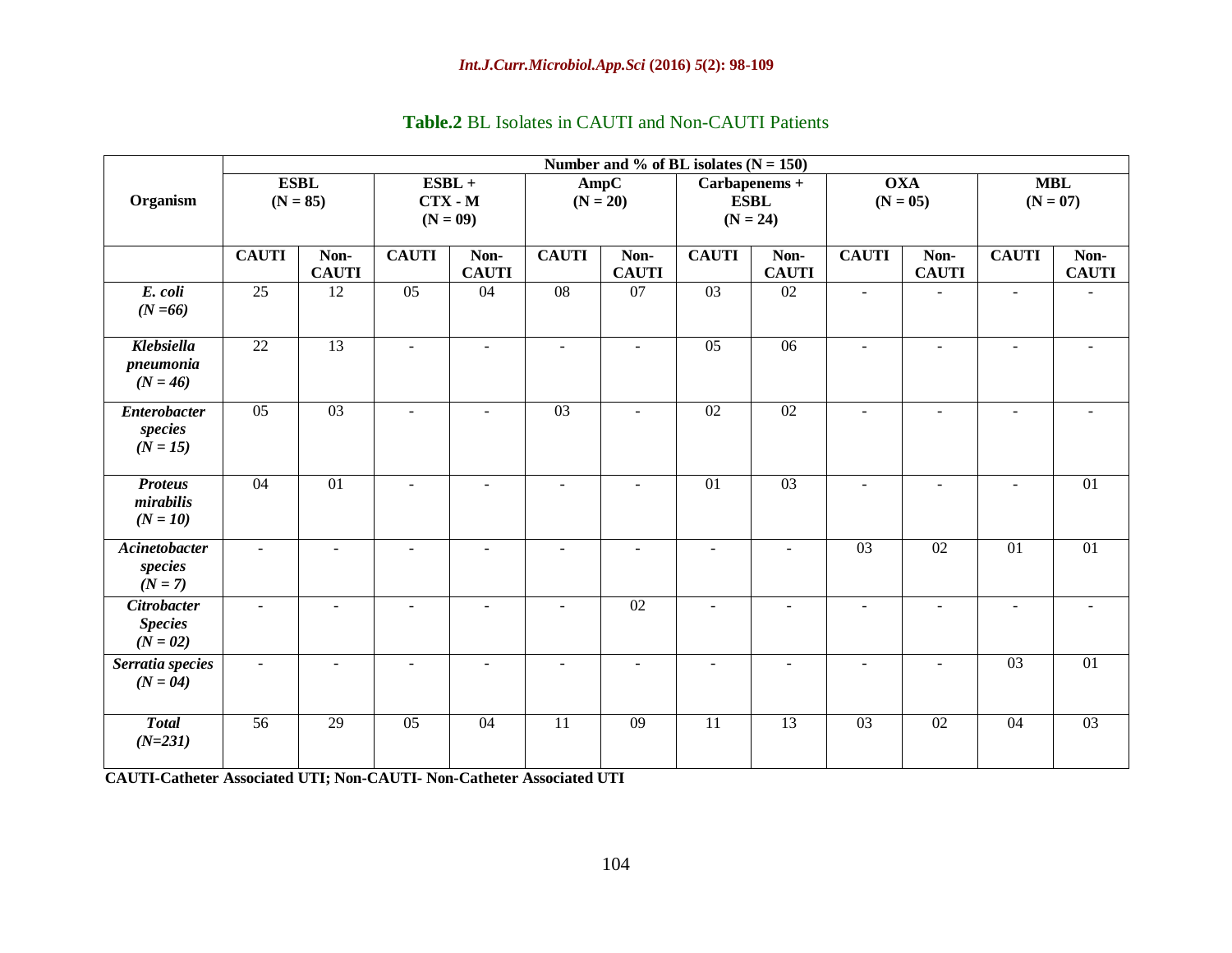| <b>Antibacterial agent</b> | Percentage of Resistance of BL isolates $(N = 150)$ |                          |                         |                         |                          |                          |                          |                          |                          |                         |                         |                          |
|----------------------------|-----------------------------------------------------|--------------------------|-------------------------|-------------------------|--------------------------|--------------------------|--------------------------|--------------------------|--------------------------|-------------------------|-------------------------|--------------------------|
|                            | <b>ESBL</b>                                         |                          | $ESBL +$                |                         | AmpC                     |                          | Carbapenems + ESBL       |                          | <b>OXA</b>               |                         | <b>MBL</b>              |                          |
|                            | $(N = 85)$                                          |                          | $CTX - M$               |                         | $(N = 20)$               |                          | $(N = 24)$               |                          | $(N = 05)$               |                         | $(N = 07)$              |                          |
|                            | <b>CAUTI</b>                                        | Non-<br><b>CAUTI</b>     | <b>CAUTI</b>            | Non-<br><b>CAUTI</b>    | <b>CAUTI</b>             | Non-<br><b>CAUTI</b>     | <b>CAUTI</b>             | Non-<br><b>CAUTI</b>     | <b>CAUTI</b>             | Non-<br><b>CAUTI</b>    | <b>CAUTI</b>            | <b>Non-CAUTI</b>         |
| <b>Ampicillin</b>          | $\overline{56}$                                     | 27                       | $\overline{5}$          | $\overline{4}$          | 11                       | 9                        | 11                       | 12                       | $\mathbf{3}$             | $\overline{c}$          | $\overline{4}$          | $\mathbf{3}$             |
|                            | (100)                                               | (93.1)                   | (100)                   | (100)                   | (100)                    | (100)                    | (100)                    | (92.3)                   | (100)                    | (100)                   | (100)                   | (100)                    |
| Amoxycillin-Clavunalic     | 40                                                  | 16                       | 2                       | $\overline{1}$          | 11                       | $7\overline{ }$          | 11                       | 11                       | $\mathfrak{Z}$           | $\overline{2}$          | $\overline{4}$          | $\mathfrak{Z}$           |
| acid                       | (71.4)                                              | (55.2)                   | (40)                    | (25)                    | (100)                    | (77.8)                   | (100)                    | (84.6)                   | (100)                    | (100)                   | (100)                   | (100)                    |
| <b>Ceftazidime</b>         | $\overline{51}$                                     | 23                       | 5                       | $\overline{4}$          | 11                       | 9                        | 11                       | $\overline{10}$          | 3                        | $\overline{2}$          | $\overline{4}$          | $\mathfrak{Z}$           |
|                            | (91.1)                                              | (79.3)                   | (100)                   | (100)                   | (100)                    | (100)                    | (100)                    | (76.9)                   | (100)                    | (100)                   | (100)                   | (100)                    |
| <b>Cifotaxime</b>          | $\overline{56}$                                     | $\overline{24}$          | $\overline{5}$          | $\overline{4}$          | 11                       | 8                        | 10                       | $\overline{11}$          | $\mathfrak{Z}$           | $\overline{2}$          | $\overline{4}$          | $\overline{3}$           |
|                            | (100)                                               | (82.8)                   | (100)                   | (100)                   | (100)                    | (88.9)                   | (90.9)                   | (84.6)                   | (100)                    | (100)                   | (100)                   | (100)                    |
| <b>Cefoxitin</b>           | 16<br>(28.6)                                        | $\overline{2}$<br>(6.9)  | $\overline{5}$<br>(100) | $\overline{4}$<br>(100) | 10<br>(90.9)             | $\tau$<br>(77.8)         | 6<br>(54.5)              | $\overline{4}$<br>(30.8) | $\overline{2}$<br>(66.7) | $\overline{0}$          | $\overline{4}$<br>(100) | 2<br>(66.7)              |
| <b>Cefipime</b>            | 10<br>(17.9)                                        | $\overline{4}$<br>(13.8) | 5<br>(100)              | $\overline{4}$<br>(100) | 5<br>(45.5)              | 3<br>(33.3)              | 3<br>(27.3)              | 3<br>(23.1)              | (33.3)                   | 1<br>(50)               | $\overline{2}$<br>(50)  | $\overline{2}$<br>(66.7) |
| Imipenem                   | $\overline{4}$                                      | $\overline{0}$           | $\overline{0}$          | $\overline{0}$          | 2                        | $\overline{0}$           | 11                       | 9                        | 3                        | 2                       | $\overline{4}$          | $\mathfrak{Z}$           |
|                            | (7.1)                                               | (0)                      | (0)                     | (0)                     | (18.2)                   | (0)                      | (100)                    | (69.2)                   | (100)                    | (100)                   | (100)                   | (100)                    |
| Meropenem                  | 3                                                   | $\overline{0}$           | $\overline{0}$          | $\overline{0}$          | $\overline{2}$           | $\mathbf{1}$             | 10                       | 11                       | 3                        | $\overline{2}$          | $\overline{4}$          | $\mathfrak{Z}$           |
|                            | (5.4)                                               | (0)                      | (0)                     | (0)                     | (18.2)                   | (11.1)                   | (90.9)                   | (84.6)                   | (100)                    | (100)                   | (100)                   | (100)                    |
| Amikacin                   | 23                                                  | 10                       | 3                       | 2                       | $\overline{4}$           | 2                        | $\tau$                   | 5                        | 3                        | 2                       | 3                       | $\overline{2}$           |
|                            | (41.1)                                              | (34.5)                   | (60)                    | (50)                    | (36.4)                   | (22.2)                   | (63.6)                   | (38.5)                   | (100)                    | (100)                   | (75)                    | (66.7)                   |
| Gentamicin                 | 29<br>(51.8)                                        | 15<br>(51.7)             | 3<br>(60)               | 3<br>(75)               | $\overline{4}$<br>(36.4) | 3<br>(33.3)              | 3<br>(27.3)              | $\overline{4}$<br>(30.8) | 3<br>(100)               | $\overline{2}$<br>(100) | -1<br>(25)              | (33.3)                   |
| Ciprofloxacin              | 30<br>(53.6)                                        | 19<br>(65.5)             | 3<br>(60)               | 2<br>(50)               | 6<br>(54.5)              | $\overline{4}$<br>(44.4) | $\overline{4}$<br>(36.4) | $\overline{5}$<br>(38.5) | (33.3)                   | (50)                    | 2<br>(50)               | (33.3)                   |
| <b>Norfloxacin</b>         | 17                                                  | 10                       | 2                       | 2                       | 5                        | $\overline{4}$           | 8                        | 6                        | 2                        | 1                       | 3                       | 2                        |
|                            | (30.4)                                              | (34.5)                   | (40)                    | (50)                    | (45.5)                   | (44.4)                   | (72.7)                   | (46.2)                   | (66.7)                   | (50)                    | (75)                    | (66.7)                   |
| <b>Tigecycline</b>         | 5                                                   | $\overline{0}$           | 1                       | $\overline{0}$          | 02                       | 01                       | $\mathbf{1}$             | 2                        | $\overline{0}$           | 1                       | -1                      | $\overline{0}$           |
|                            | (8.9)                                               | (0)                      | (20)                    | (0)                     | (18.2)                   | (11.1)                   | (9.1)                    | (15.4)                   | (0)                      | (50)                    | (25)                    | (0)                      |
| <b>Colistin</b>            | 3<br>(5.4)                                          | $\overline{0}$<br>(0)    | $\overline{0}$<br>(0)   | $\mathbf{0}$<br>(0)     | 01<br>(9.1)              | $\overline{0}$<br>(0)    | 1<br>(9.1)               | $\theta$<br>(0)          | (33.3)                   | $\mathbf{0}$<br>(0)     | 1<br>(25)               | $\overline{1}$<br>(33.3) |
| Trimethoprim               | $\overline{50}$                                     | 21                       | $\overline{5}$          | $\overline{4}$          | 11                       | 9                        | 11                       | 10                       | $\mathfrak{Z}$           | $\overline{2}$          | $\overline{4}$          | $\mathfrak{Z}$           |
| sulfamethoxazole           | (89.3)                                              | (72.4)                   | (100)                   | (100)                   | (100)                    | (100)                    | (100)                    | (76.9)                   | (100)                    | (100)                   | (100)                   | (100)                    |
| $Total(\%)$                | 56                                                  | 29                       | 0 <sub>5</sub>          | 04                      | 11                       | $\overline{09}$          | 11                       | 13                       | 3                        | $\overline{2}$          | $\overline{4}$          | 3                        |
|                            | (100)                                               | (100)                    | (100)                   | (100)                   | (100)                    | (100)                    | (100)                    | (100)                    | (100)                    | (100)                   | (100)                   | (100)                    |

# **Table.3** Resistance Patterns of BL Isolates among CAUTI and Non-CAUTI Patients

**CAUTI-Catheter Associated UTI; Non-CAUTI- Non-Catheter Associated UTI**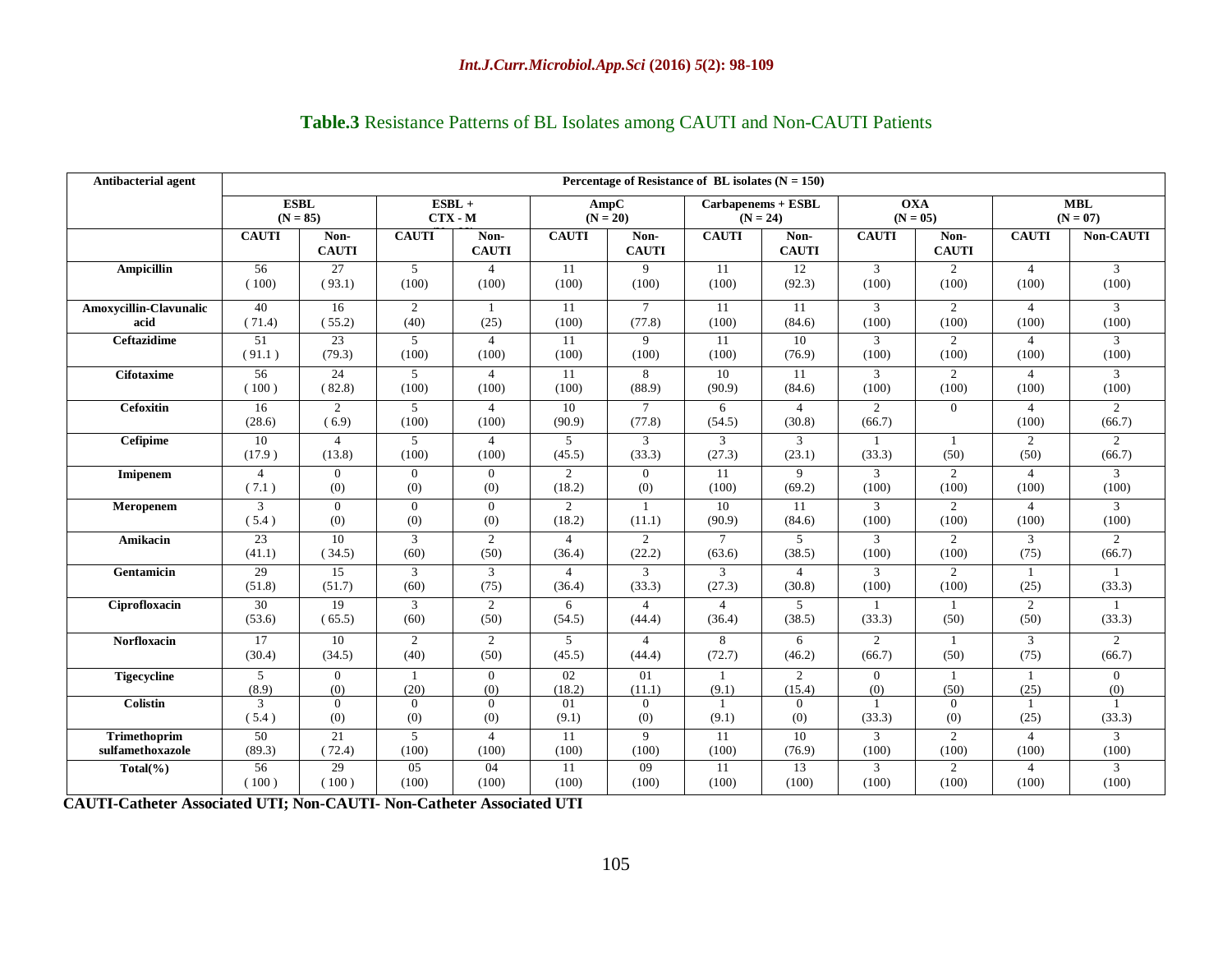| <b>Risk factors</b>                  | <b>BL</b>  | <b>Non-BL</b> |  |  |
|--------------------------------------|------------|---------------|--|--|
|                                      | $(N=150)$  | $(N=81)$      |  |  |
| Pregnancy                            | 45(30%)    | 13(16%)       |  |  |
| Diabetes mellitus                    | 56(37.3%)  | $6(7.4\%)$    |  |  |
| Renal disease/renal transplant       | 68(45.3%)  | 23(28.4%)     |  |  |
| Obstructive uropathy                 | 74(46.7%)  | $16(19.8\%)$  |  |  |
| Obesity                              | 45(30%)    | $8(9.8\%)$    |  |  |
| Prior antibiotic use within 3 months | 98(65.3%)  | 32(39.5%)     |  |  |
| Long term hospital stay              | 134(89.3%) | $41(50.6\%)$  |  |  |
| <b>CAUTI</b>                         | 125(83.3%) | 38(46.9%)     |  |  |
| <b>ICU</b> stay                      | 109(72.7%) | 29(35.8%)     |  |  |

**Table.4** Risk Factors Associated with BL and Non-BL Patients



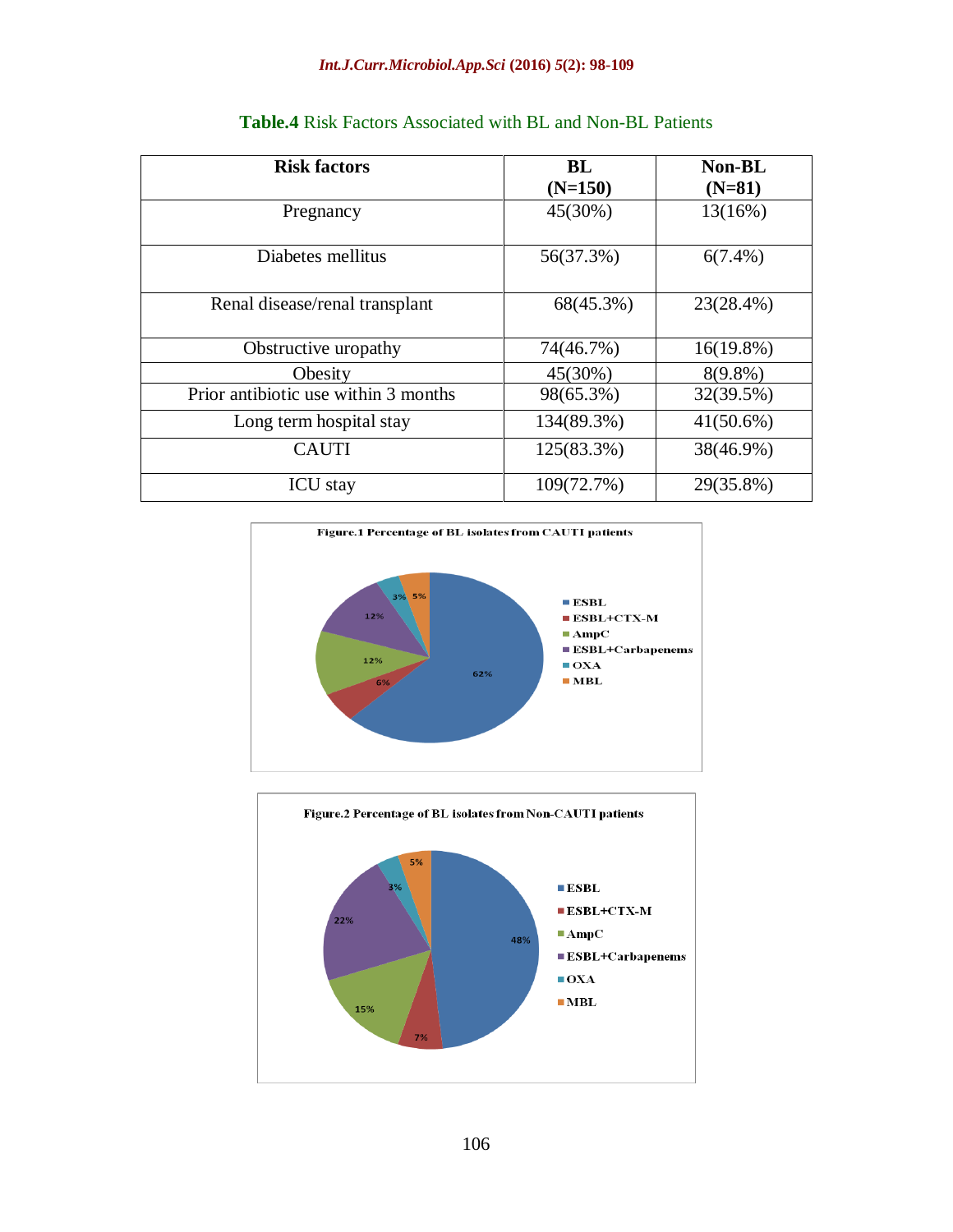However, OXA and MBL are resistance to Imipenem and Meropenem. CTX-M, AmpC, OXA and MBL isolates are also resistance to Cefoxitin in both CAUTI patients and Non-CAUTI patients. But AmpC betalactamases were sensitive to  $4<sup>th</sup>$  generation cephalosporin, cefepime in both CAUTI patients and Non-CAUTI patients similar to the previous study conducted by Bush *et al* (2010). CTX-M and MBL showed resistance to both Cefoxitin and forth generation cephalosporin Cefipime in both CAUTI patients and Non-CAUTI patients. OXA and MBL are often resistance to Amikacin and Norfloxacin in both CAUTI patients and Non-CAUTI patients. OXA isolates showed even resistance to Gentamicin in both CAUTI patients and Non-CAUTI patients which was similar to what has been reported by other studies in developing countries (Hima-Lerible *et al*, 2003; Ndugulile *et al*, 2005; Ahmed *et al*, 2000). In this study, we found that the β-lactamases producing isolates were resistant to most of the antibiotics tested but Tigecycline and Colistin showed promising efficacy against all the Beta lactamases in both CAUTI patients and Non-CAUTI patients.

In conclusion, according to the present study the empirical use of antibiotics like Ampicillin and trimethoprimsulphamethoxazole, for UTI has not been proven efficient. The data regarding the prevalence of Beta Lactamase strains in CAUTI patients in Saudi Arabia is limited. Further studies regarding the BL producers in catheterized patients should be conducted in local hospitals in Saudi Arabia.

Catheterized patients should be screened regularly for the prevalence beta lactamase producers. While handling catheterized patients the healthcare staff should follow proper guidelines and infection control measures to avoid the spread of nosocomial

infections. The Clinicians should follow local antibiotic policy for recommendations of alternative antibiotics to these patients.

## **Acknowledgement**

We thank the Head of the laboratory and staff members of Microbiology department, Al-Dawadmi General Hospital for providing the necessary facilities to conduct the study. We also thank Shaqra University, MOHE, KSA for its support and encouragement.

# **References**

- Abdulrahman A. Kader, Angamuthu K. Kumar. Prevalence of extended spectrum β-lactamase among multidrug resistant gram-negative isolates from a general hospital in Saudi Arabia*. Saudi Med J* 2004; Vol. 25 (5): 570-574.
- Ahmed AA, Osman H, Mansour AM, Musa HA, Ahmed AB, Karrar Z, et al. Antimicrobial agent resistance in bacterial isolates from patients with diarrhea and urinary tract infection in the Sudan. *Am J Trop Med Hyg* 2000; 63: 259-263.
- Al-Agamy MH, Shibl AM, Tawfik AF, Prevalence and Molecular Characterization of ESBL producing *Klebsiella pneumoniae* in Riyadh, Saudi Arabia. *Ann Saudi Med*. 2009; 29:253- 257
- Amreliwala.S, Durgad.S and A.Poojary,2015. Carbapenem sparing options for the treatment of ESBL and AmpC producing Enterobacteriaceae in hemodynamically stable patients an in vitro study, *Int.J.Curr.Microbiol.App.Sci* 4(2): 513- 521.
- Arnoldo L, Migliavasca R, Regastin L, Raglio A, Pagani L, Nucleo E, Spalla M, Vailati F, Agodi A, Mosea A *et al.* Prevalence of urinary colonization by ESBL among catheterized inpatients in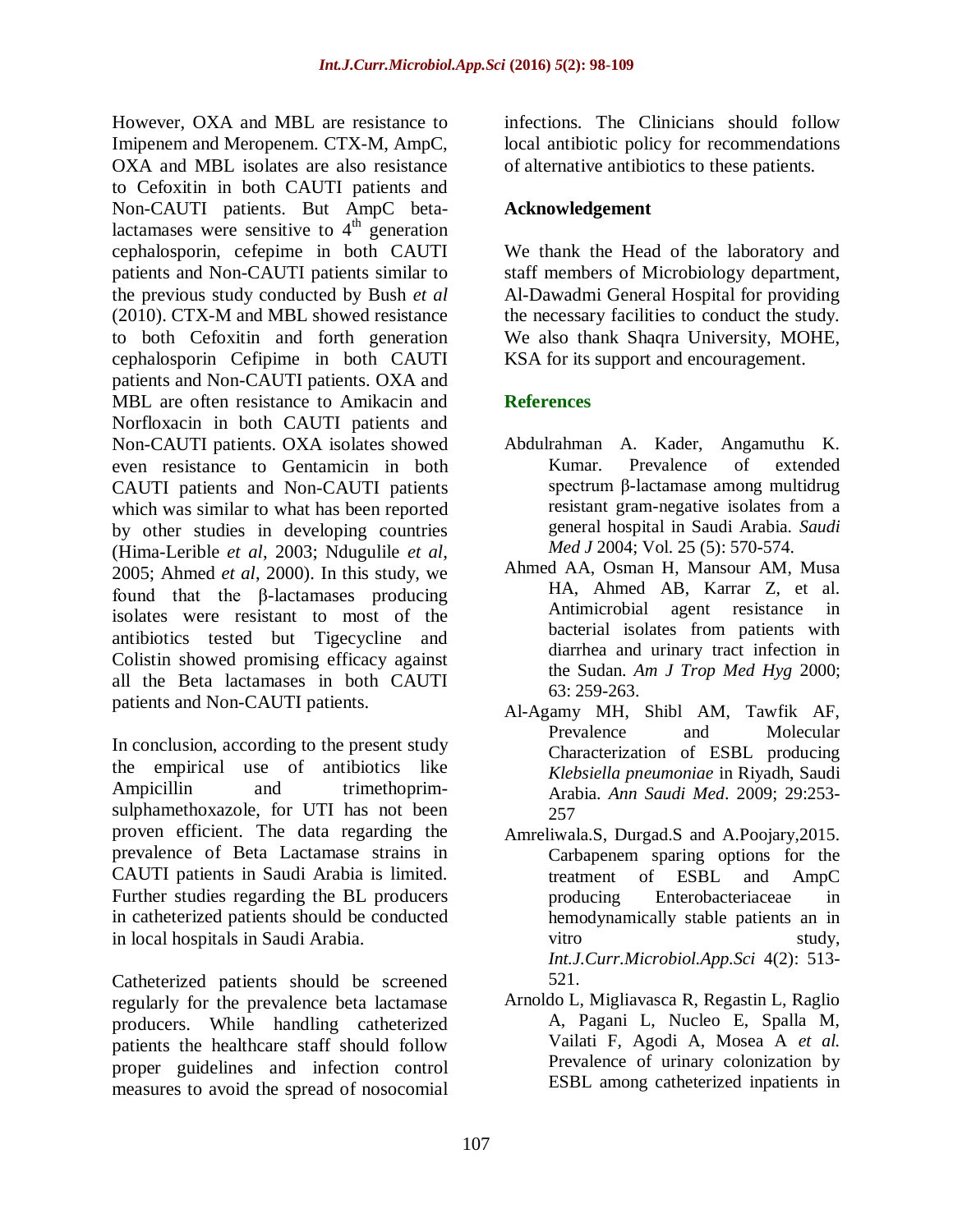Italian long term care facilities*. BMC Infect Dis* 2013, 13:124.

- Azap O. K, Arslan H, Serefhanoqlu K, Colakoglu S, Erdogan H, Timurkaynak F,Senger S.S: Risk factors for ESBL positivity in uropathogenic Escherichia coli isolated from community-acquired urinary tract infections. *Clin Microbiol Infect* 2010, 16:147–151.
- Babay H.A. Detection of extended ßlactamases in members of the family *Enterobacteriaceae* at a teaching hospital, Riyadh, Kingdom of Saudi Arabia. *Saudi Med J* 2002, 23: 186- 190.
- Bandekar N, Vinodkumar CS, Basavarajappa KG, Prabhakar PJ, Nagaraj P. The beta lactamases mediated resistance amongst the gram negative bacilli in burn infections. *Int J of Bio Res*.2011; 2:766- 70.
- Bilal NE, Gedebou M. Clinical and community strains of *Klebsiella pneumoniae*: multiple and increasing rates of antibiotic resistance in Abha, Saudi Arabia. *Br J Biomed Sci* 2000; 57: 185-191.
- Bush K. Epidemiological expansion and clinical challenges of new lactamases. *Ann Rev Microbiol*. 2011; 65:455– 478.
- Bush. K , G. A. Jacoby Updated Functional Classification of Beta Lactamases. *Anti microb Agents Chemother* 2010; 54(3): 969 976.
- Calbo E, Romani V, Xercavins M, Gomez L, Vidal C.G, Quintana S, Vila J, Garau J: Risk factors for community-onset urinary tract infections dueto *Escherichia coli* harbouring ESBLs. *J Antimicrob Chemother,* 2006, 57:780– 783.
- CLSI. Clinical and Laboratory Standards Institute (CLSI): Performance Standard for Antimicrobial Susceptibility Testing. 19th Informational supplement. CLSI document, 2012 M100-S22.
- Conway, LJ and EL Larson, Guidelines to prevent catheter-associated urinary tract infection: *1980 to 2010.* Heart & Lung:

*The Journal of Acute and Critical Care*, 2012; 41(3): 271-283.

- Hernandez JR, Pascual A, Canton R, Martinez-Martinez L; Grupo de Estudio de Infection Hospitalaria. GEIH. ESBL producing Escherichia coli and *Klebsiella pneumoniae* in spanish hospitals. *Enferm Infecc Microbiol Clin*  2003; 21: 77-82.
- Hima-Lerible H, Ménard D, Talarmin A. Antimicrobial resistance among uropathogens that cause communityacquired urinary tract infections in Bangui, Central African Republic. *J Antimicrob Chemother* 2003; 51: 192- 194.
- Hooton TM, Bradley SF, Cardenas DD, Colgan R, Geerlings SE, Rice JC, Saint S, Schaeffer AJ, Tambyah PA, Tenke P, Nicolle LE: Diagnosis, prevention and treatment of CAUTI in adults; 2009. *Clin Infect Dis* 2010; 50:625–663.
- Jaggi, N and P Sissodia, Multimodal Supervision Programme to Reduce CAUTI and Its Analysis to Enable Focus on Labour and Cost Effective Infection Control Measures in a Tertiary Care Hospital in India. *Journal of Clinical and Diagnostic Research* : JCDR, 2012; 6(8):1372-1376.
- Karou SD, Iboudo DP, Nadembega WMC,Ameyapoh Y, Quermi D, Pignatelli S et al.Antibiotics resistane in urinary tract bacteriain Ouagadougou. *Pak J Biol Sci* 2009;12:712- 6.
- Khalid Bindayna, Husam S. Khanfar, Abiola C. Senok, Giuseppe A. Botta, Predominance of CTX-M genotype among EEBL isolates in a tertiary hospital in Saudi Arabia, 2010, *Saudi Med J*, 31(8): 859-863.
- Lo E, Nicolle LE, Coffin SE, Gould C, Maragakis L, Meddings J, Pegues DA, Pettis AM, Saint S, Yokoe DS: Strategies to prevent catheter-associated urinary tract infections in acute care hospitals: 2014 update. *Infect Control Hosp Epidemiol* 2014; 35:464–479.